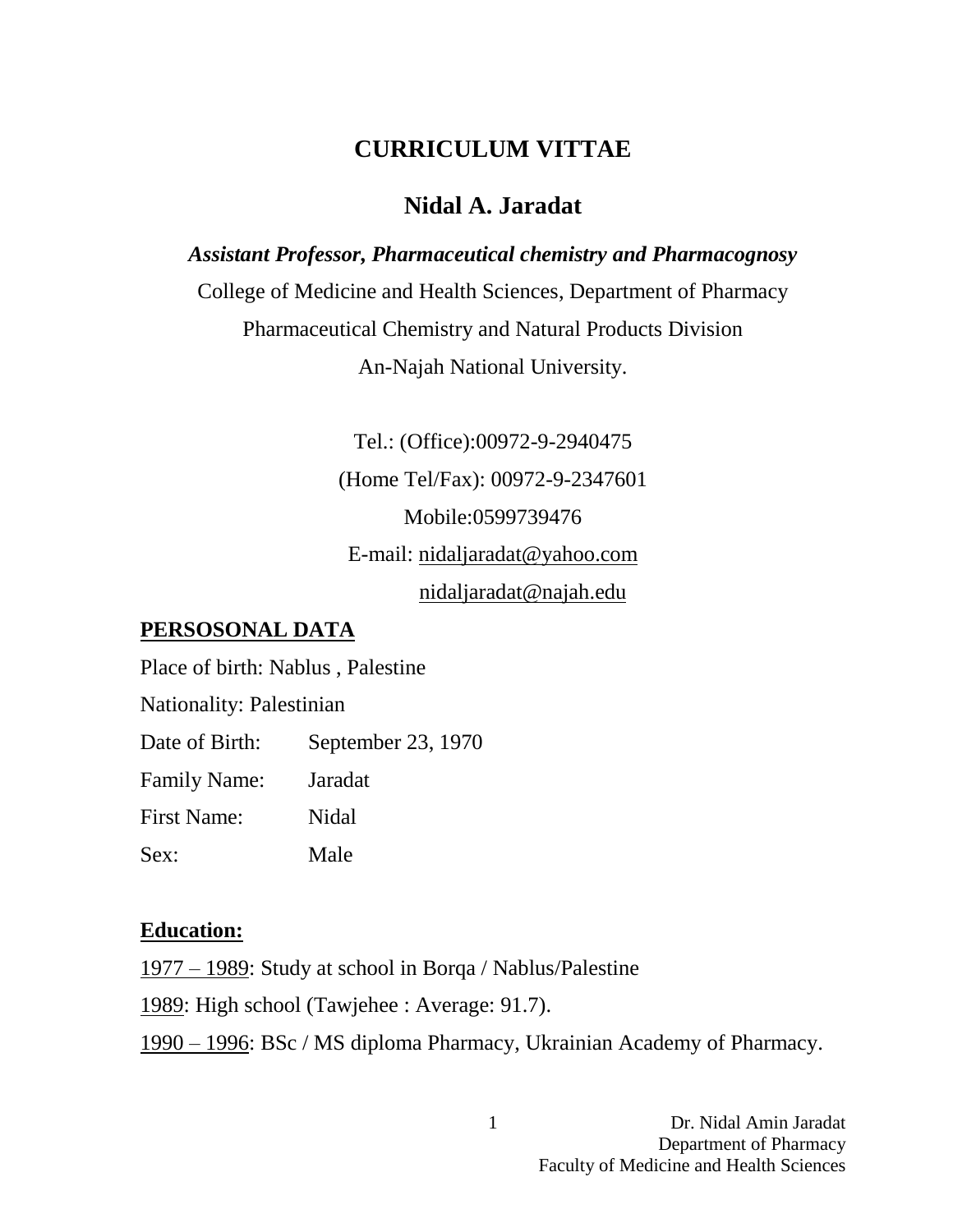1997 – 2000: Ph.D . (Pharmaceutical chemistry and Pharmacognosy study by courses :Comprehensive Exam and Research Project, Ukrainian National Pharmaceutical Academy.

Thesis Title: Synthesis of potential anti-tuberculosis drugs on the basis of 1-R-2 oxo-4-Hydroxyquinoline-3-carboxylic acids hydrazides.

#### **Work Experience:**

1996 – 1997: Dispensing Pharmacist at Al-Amanah Pharmacy / Tulkarm

1998 – 1999: Teaching Assistant at Ukrainian National Pharmaceutical

Academy

2001-2002: Part time Assistant Professor, College of Pharmacy, An-Najah

National University, Nablus.

2002 – now: Assistant Professor, College of Pharmacy, An-Najah National

University, Nablus.

| $2002 - now$ | member of the faculty of pharmacy<br>council.                                                                                                                                                                                                                                                         |
|--------------|-------------------------------------------------------------------------------------------------------------------------------------------------------------------------------------------------------------------------------------------------------------------------------------------------------|
| $2003 - now$ | member of the Clinical Pharmacy Program Council.                                                                                                                                                                                                                                                      |
| $2011 - now$ | Director of Pharmacy Department/College of<br>Medicine and Helth Sciences. This job<br>includes doing all responsibilites starting<br>from organizing the courses, academic<br>schedule, administration, to curriculum<br>improvement, recruiting students, appointing<br>new department members,etc. |
| 2008-now     | A head of the Pharmaceutical Chemistry and<br><b>Natural Products Division</b>                                                                                                                                                                                                                        |
| 2011-current | Coordinator for the clinical pharmacy graduate program. This                                                                                                                                                                                                                                          |
|              | job includes student admission, designing and carrying out the                                                                                                                                                                                                                                        |
|              | admission test, designing the academic schedule, supervisinig                                                                                                                                                                                                                                         |

 $\mathfrak{D}$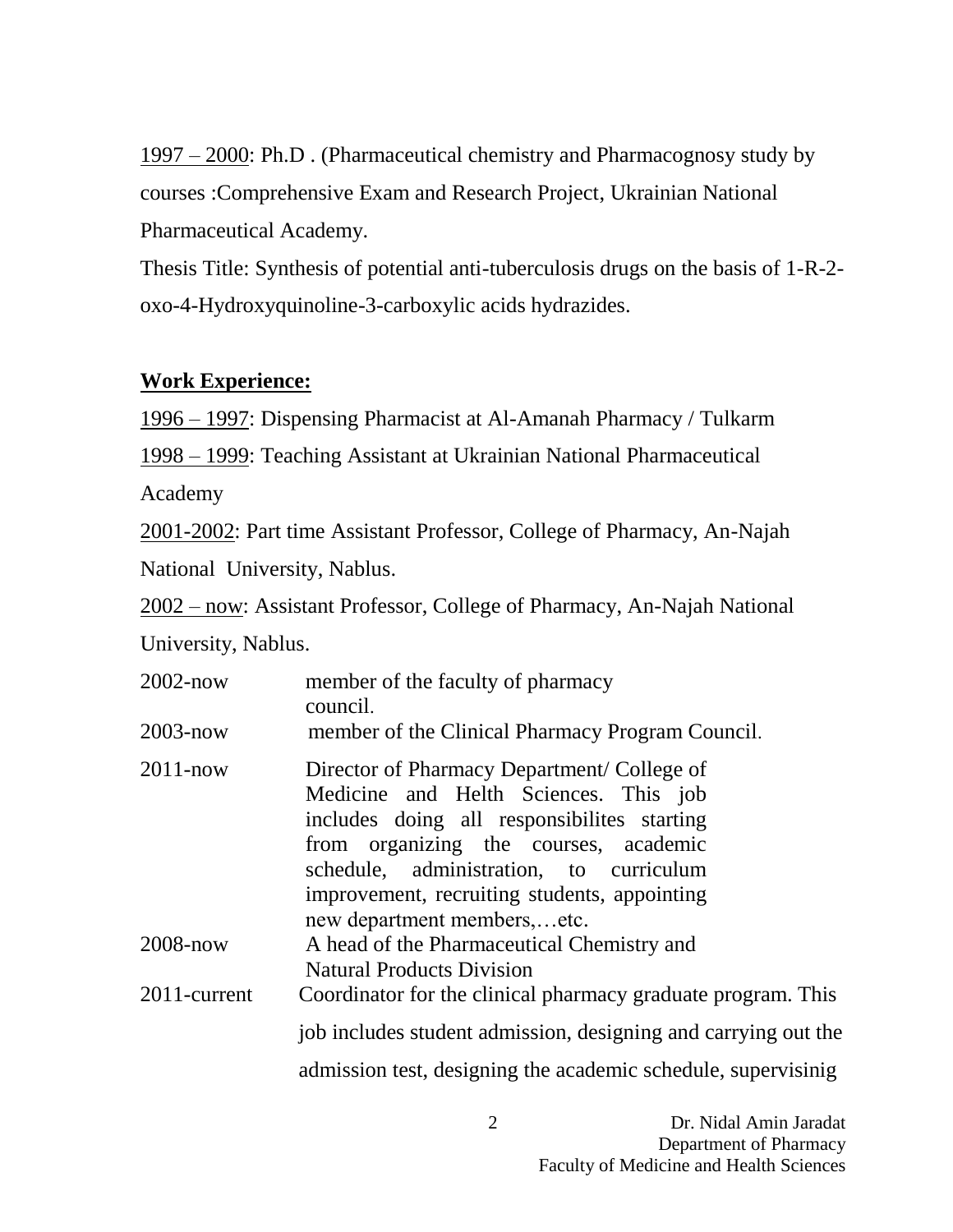students' training in hospitals, and following all administrative and scientific aspects of the program 2012-current Coordinator for the Pharmaceutical Sciences graduate program

### **Teaching Experience:**

| Pharmacognosy                           | College of Pharmacy /           |
|-----------------------------------------|---------------------------------|
|                                         | Pharmacy program                |
| Phytochemistry                          | College of Pharmacy /           |
|                                         | Pharmacy program                |
| Herbal medicine                         | College of Pharmacy /           |
|                                         | Pharmacy program                |
| <b>Green Pharmacy</b>                   | College of Pharmacy /           |
|                                         | Pharmacy program                |
| Pharmacognosy Laboratory                | College of Pharmacy /           |
|                                         | Pharmacy program                |
| Phytochemistry Laboratory               | College of Pharmacy /           |
|                                         | Pharmacy program                |
| Herbal therapeutics                     | <b>Clinical Pharmacy Master</b> |
|                                         | Program                         |
| Medicinal chemistry                     | College of Pharmacy /           |
|                                         | Pharmacy program                |
| Phytotherapy                            | Pharm.D. Program                |
| Medical ethics and Pharmacy Legislation | College of Pharmacy /           |
|                                         | Pharmacy program                |
| <b>Pharmacy Practice</b>                | College of Pharmacy /           |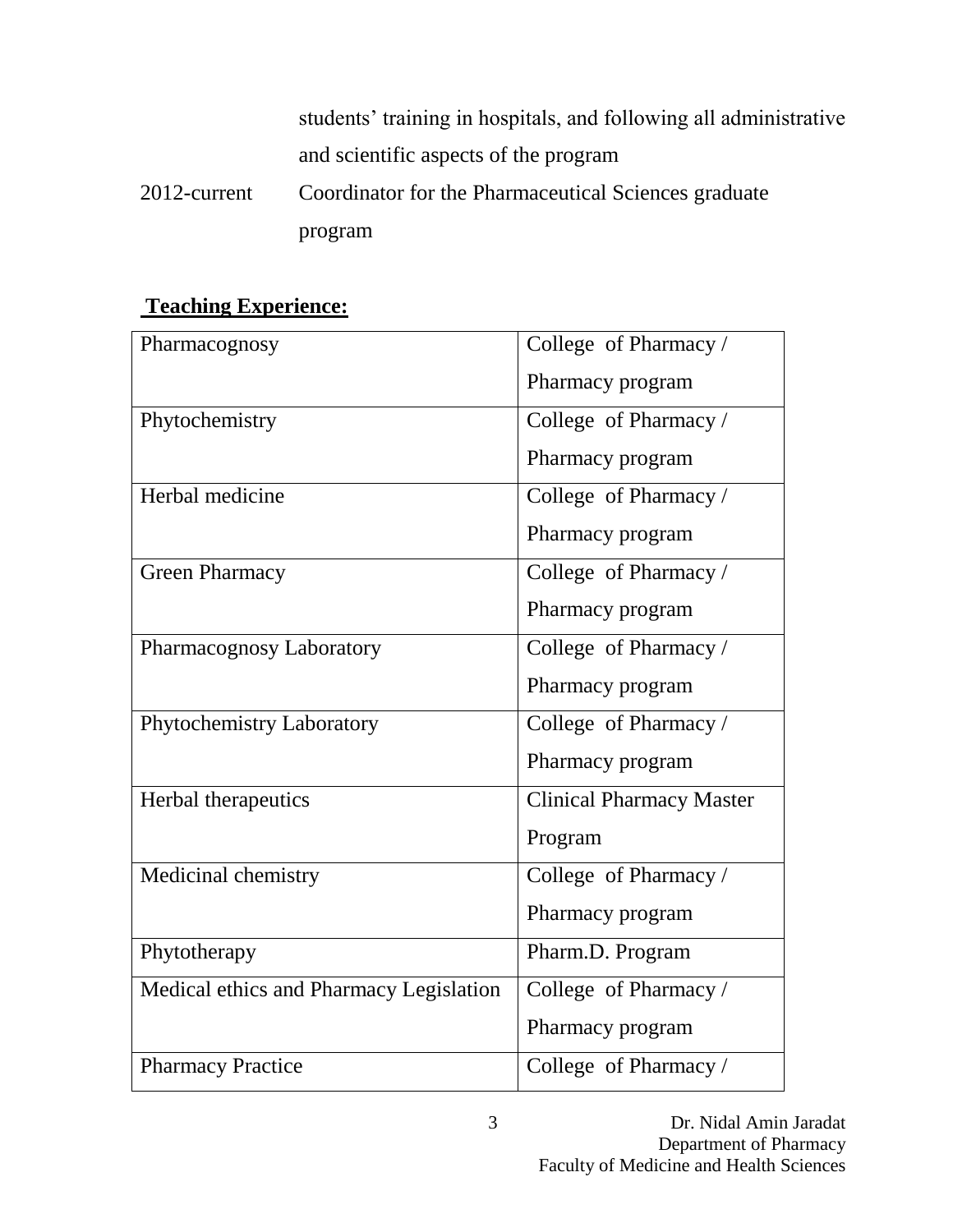|                                      | Pharmacy program          |
|--------------------------------------|---------------------------|
| <b>Alternative Medicine</b>          | Faculty of Medicine and   |
|                                      | <b>Health Sciences</b>    |
| <b>Chemistry of Natural Products</b> | <b>Faculty of Science</b> |
| Pharmacy law                         | College of Pharmacy /     |
|                                      | Pharmacy program          |
| <b>Pharmacy Research Project</b>     | Department of Pharmacy    |

**Research Experience:** My research experience is in the field of ethnopharmacology of the natural medications, isolation of the natural medications from medicinal plants, drug synthesis, pharmacoepidemiology and drug safety issues.

#### **Computer skills:**

Microsoft office, Spss, Front page, OCC , Moodle and others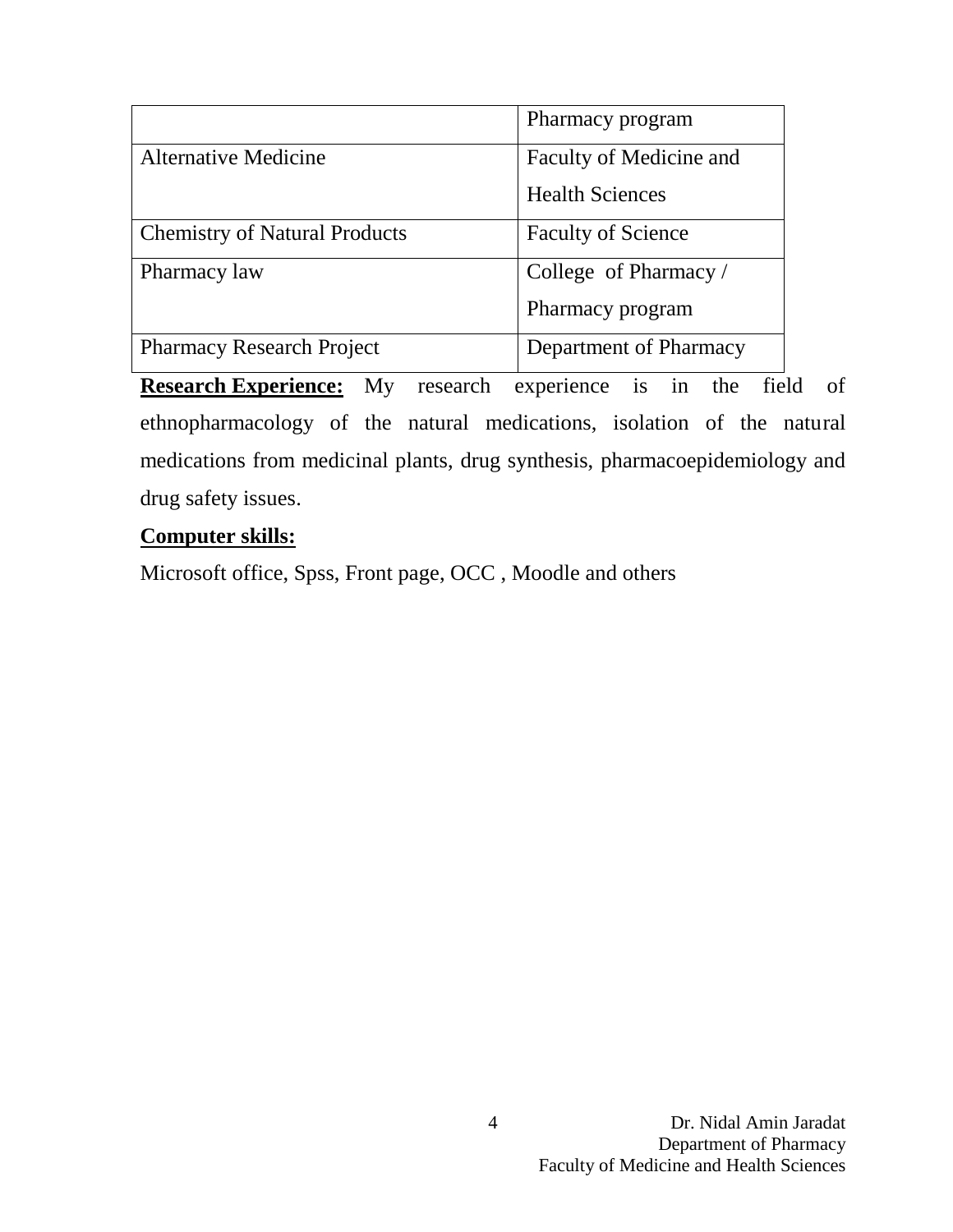# **Conferences and Publications:**

| 1.<br>2. | Jaradat Nidal Amin,<br>Ukrainets I.V.,<br>Gorokhova O.V.<br>S. G. Taran, Jaradat                                   | The reaction of 1-R-2-<br>oxo-4-hydroxyquinoline-<br>3-carboxylic acids<br>hydrazides with<br>ethlortoformiate<br>Synthesis of N-                                                                                                                                                                       | Chemistry of<br>nitrogen-containing<br>heterocyclic<br>Abst.<br>Science Session of                                                                                           | October, 2,<br>1997.<br>Kharkov,.<br>P. 204.<br>1998.      |
|----------|--------------------------------------------------------------------------------------------------------------------|---------------------------------------------------------------------------------------------------------------------------------------------------------------------------------------------------------------------------------------------------------------------------------------------------------|------------------------------------------------------------------------------------------------------------------------------------------------------------------------------|------------------------------------------------------------|
|          | Nidal Amin, N.V.<br>Likhanova, I. V.<br>Ukrainets, O.V.<br>Gorokhova                                               | alkylanthrsnilic acids<br>: The Materials of<br><b>Chemistry Department</b>                                                                                                                                                                                                                             | the Ukrainian<br><b>National Academy</b><br>of Sciences.                                                                                                                     | Kharkiv:<br>Osnova, P.<br>255263                           |
| 3.       | Ukrainets I.V., Jaradat<br>Nidal Amin, Gorokhova<br>O. V., Zubkov V. A.                                            | Synthesis, physical<br>chemical and biological<br>properties of 1-R-2oxo-4-<br>hydroxyquinoline-3-<br>carboxylic acids<br>benxylidenhydrazides.                                                                                                                                                         | The XVIII<br>Ukrainian<br>conference in<br><b>Organic Chemistry</b><br>devoted to the 80-<br>th anniversary of<br>the<br>Dniepropetrovsk<br><b>State University</b><br>Abstr | October, 6-<br>9,1998.Dnie<br>propetrovsk<br>.P.367.       |
| 4.       | I. V. Ukrainets. Jaradat<br>Nidal Amin, P.A.<br>Bezugly, O.V.<br>Gorokhova, L.V.<br>Sidorenko, I. V.<br>Porokynyak | Synthesis and biological<br>properties of N, $N'$ -di- $(l$ -<br>alkyl-4-hydroxy-2-<br>oxoquinolinoil-3)-<br>hydrazines.                                                                                                                                                                                | Physiologically<br><b>Active Substances</b>                                                                                                                                  | 1999. N 1<br>$(27).P. 21-$<br>24.                          |
| 5.       | Ukrainets I. V., Jaradat<br>N. I.                                                                                  | Synthesis and<br><b>Nidal Amin,</b> Filimonova   antimicrobial properties of $\vert$ the V National<br>$(2-R-4-oxoquinazoline-3-$<br>$y$ l) – amides of 1-R-2-oxo-<br>4- hydroxyquinoline-3-<br>carboxylic acids<br>Modern pharmacy<br>achievements and the<br>prospects of its<br>development in a new | The Materials of<br>Congress of<br>Ukrainian<br>Pharmacists                                                                                                                  | (September,<br>$6-$<br>10,1999,Kh<br>arkov).P.<br>459-460. |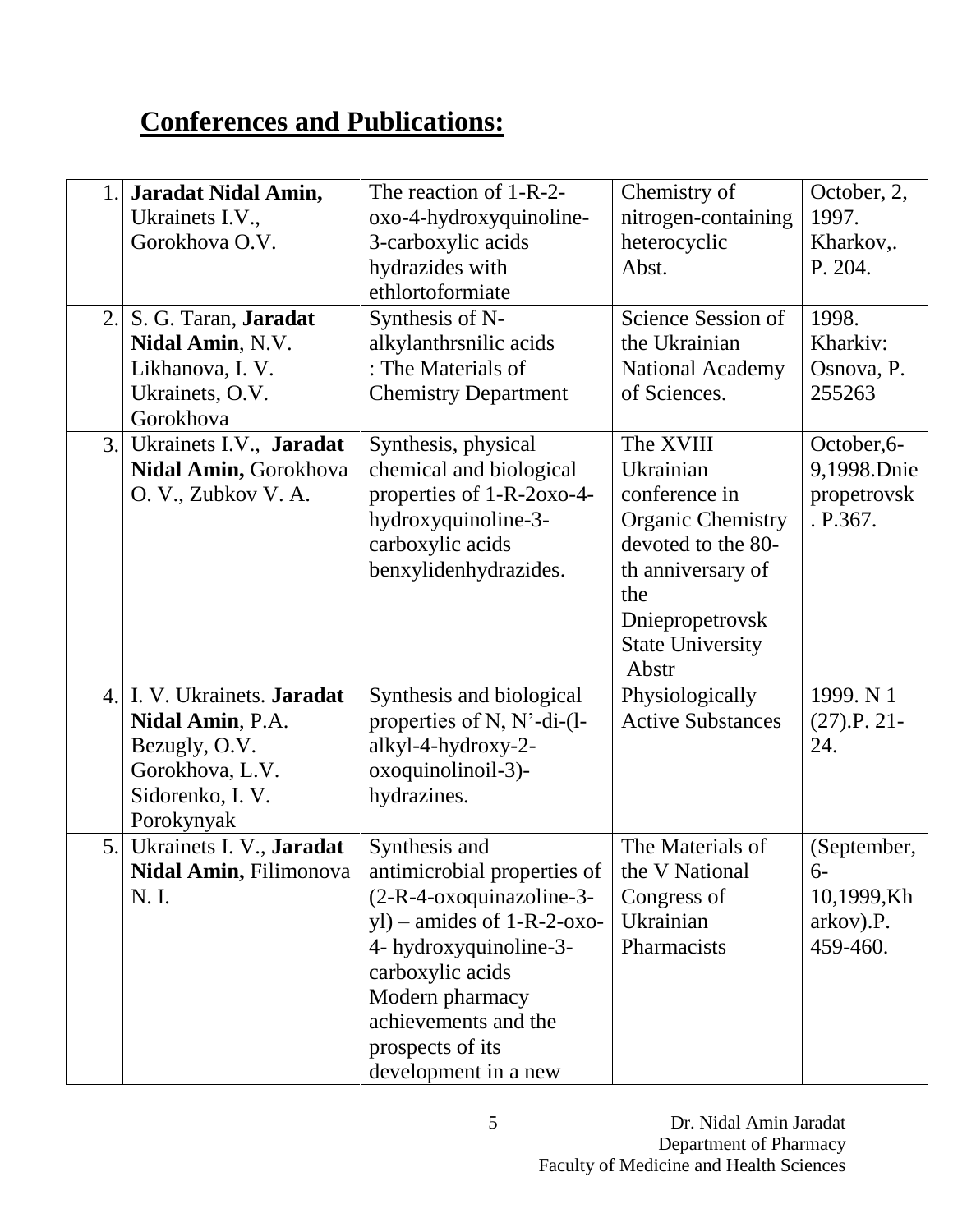|     |                                                                                                                   | millennium:                                                                                                                                                                                                       |                                                                             |                                                                                                                                                                          |
|-----|-------------------------------------------------------------------------------------------------------------------|-------------------------------------------------------------------------------------------------------------------------------------------------------------------------------------------------------------------|-----------------------------------------------------------------------------|--------------------------------------------------------------------------------------------------------------------------------------------------------------------------|
| 6.1 | I. V. Ukrainets, Jaradat<br>Nidal Amin, P.A.<br>Bezugly, O.V.<br>Gorokhova, L.V.<br>Sidorenko                     | Benxylidene hydrazides of<br>$1-R-4-hydroxy-2-$<br>oxoquinoline-3-carboxylic<br>acids is a new group of<br>potential anti-tuberculosis<br>agents.                                                                 | News Pharmacy-<br>Ukraine                                                   | 2000. N 1.C.<br>$13 - 15$                                                                                                                                                |
| 7.  | Ukrainets, S. G. Taran,<br>N. V. Likhanova, Nidal<br>Amin Jaradat and O.V.<br>Shishkin                            | 4-Hydroxy-2-quinolones.<br>Part 39. Structure of 6-<br>Bromo-4-hydroxy-1-<br>isoamyl-2-oxo-3-<br>quinolinecarboxylic Acid.                                                                                        | Chemistry of<br>Heterocyclic<br>Compounds<br><b>Impact Factor:</b><br>0.725 | Volume 31,<br>Issue 43,<br>October 24,<br>2000, Page:<br>no, I.V.<br>Article first<br>published<br>online : 1<br><b>JUN 2010,</b><br>DOI: 10.10<br>02/chin.200<br>043160 |
| 8.  | Ukrainets I.V., Taran S.<br>G., Likhanova N.V.,<br>Rybakov V. B.,<br>Gorokhova O.V.,<br><b>Jaradat Nidal Amin</b> | 4-Hydroxy-2-quinolones. Part<br>38. Synthesis, Structure, and<br><b>Anticonvulsant Activity of</b><br><b>Optically Active 1-</b><br>Phenylethylamides of 1-R-4-<br>Hydroxy-2-oxo-3-<br>quinolinecarboxylic Acids. | Chemistry of<br>Heterocyclic<br>Compounds<br><b>Impact Factor:</b><br>0.725 | Volume 31,<br>Issue 43,<br>October 24,<br>2000, Page:<br>no, I.<br>V.Article first<br>published<br>online: 1<br><b>JUN 2010,</b><br>DOI: 10.1002/<br>chin.2000431<br>59  |
| 9.  | Ukrainets I. V., Taran S.<br>G., Gorokhova O.V.,<br>Taran E.A., Jaradat<br>Nidal Amin, Petukhova<br>I. Yu.        | 4-hydroxy-2-quinolones.<br>40. Synthesis and<br>biological properties of<br>anilides of 1H-2-oxo-4-<br>hydroxyquinoline-3-<br>carboxylic acid.                                                                    | Chemistry of<br>Heterocyclic<br>Compounds                                   | 2000 .Volu<br>me: 36,<br>Issue: $2$ ,<br>Publisher:<br>Springer<br>New York,<br>Pages: 166-<br>169.ISSN:<br>00093122                                                     |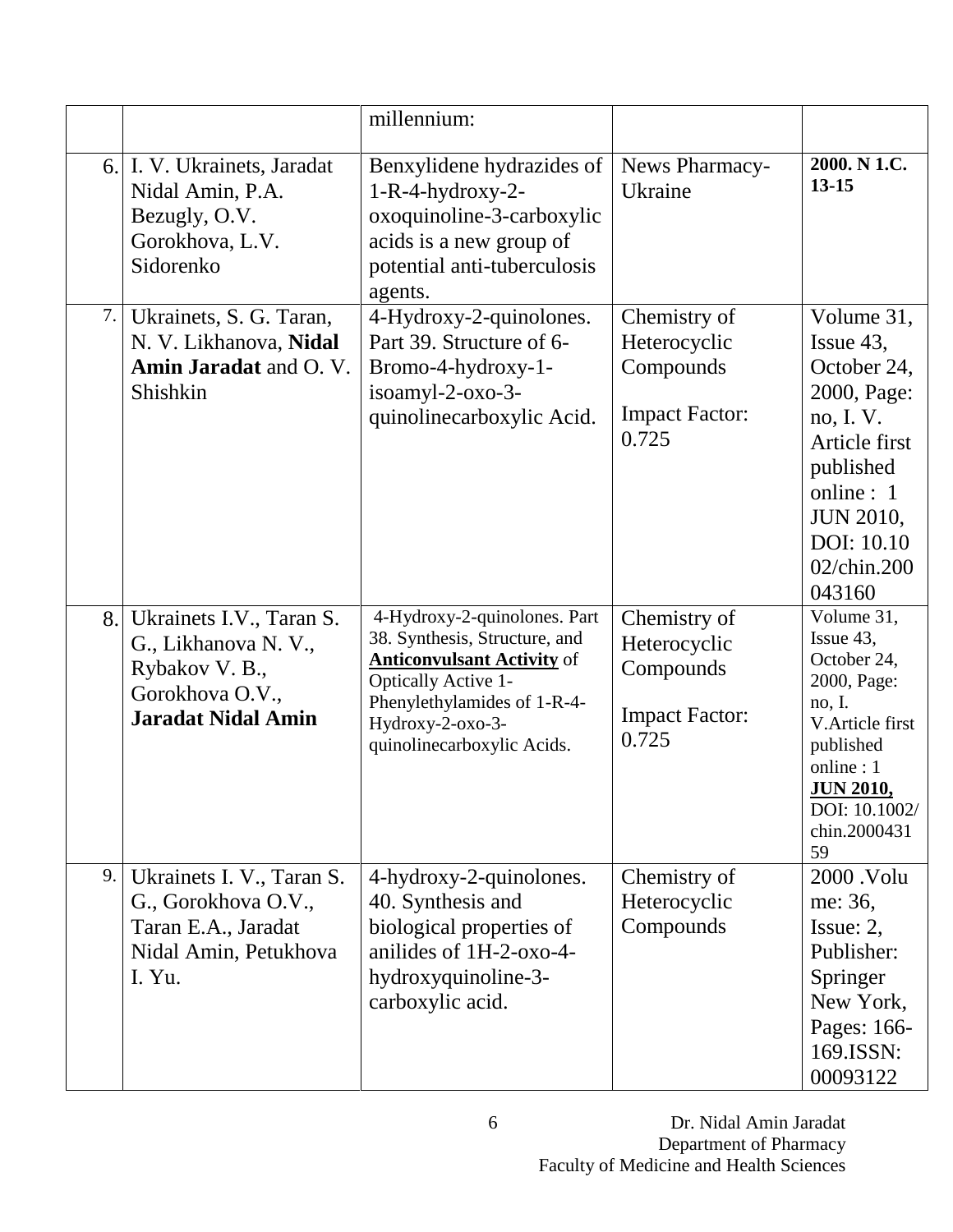|                                                                                                                      |                                                                                                                                                                |                                                                                 | DOI:<br>10.1007/BF<br>02283545                                                   |
|----------------------------------------------------------------------------------------------------------------------|----------------------------------------------------------------------------------------------------------------------------------------------------------------|---------------------------------------------------------------------------------|----------------------------------------------------------------------------------|
| 10 Ukrainets I. V., Jaradat<br>Nidal Amin, Gorlacheva<br>I. V., Gorokhova O.V.,<br>Sidorenko L.V., Turov<br>A. V.    | Reaction of 1-R-2oxo-4-<br>hydroxyquinoline-3-<br>carboxylic acids<br>hydrazides with triethyl<br>ortoformate                                                  | Chemistry of<br>Heterocyclic<br>Compounds<br><b>Impact Factor:</b><br>0.725     | 2000.N 2.<br>P. 207-211                                                          |
| 11 Ukrainets I.V., Taran<br>E.A., Shishkin O.V.,<br>Gorokhova O. V., Taran<br>S.G., Jaradat Nidal<br>Amin, Turov A.V | Pyrolysis of 1-R-2oxo-4-<br>hydroxyquinoline-3-<br>carboxylic acids ethyl<br>esters                                                                            | Chemistry of<br>Heterocyclic<br>Compounds<br><b>Impact Factor:</b><br>0.725     | 2000. N4.<br>P. 516-522.                                                         |
| 12 S. V. Shiskina, O. V.<br>Shishkin, I.V.<br>Ukrainets, N. A.<br>Jaradat, O.V.<br>Gorokhova                         | 4-Hydroxy-1-methyl-2-<br>oxo-N-(4-oxo-2-propyl-<br>3,4-dihydroquinazoline-3-<br>$y$ ])-1,2-<br>dihydroquinazoline-3-<br>carboxamide                            | Acta<br>Crystallographica<br>Section C<br><b>Impact Factor:</b><br>0.518        | 2000. C56,<br>e168-<br>e169<br>$\int$ doi<br>:10.1107/S0<br>1082701000<br>03887] |
| 13 Vyacheslav N. Baumer,<br>Oleg V. Shishkin, Igor<br>V.Ukrainets, Svetlana G.<br>Taran, Jaradat Nidal<br>Amin       | Ethyl 4-butylamino-2-<br>chloroquinoline-3-<br>carboxylate                                                                                                     | Acta<br>Crystallographica<br><b>Section E</b><br><b>Impact Factor:</b><br>0.347 | 2001. E57,<br>254-255                                                            |
| 14 Nidal<br>A. Jraradat<br>$\&$<br>Waleed M. Sweileh.                                                                | Drug Information for<br><b>Community Pharmacies:</b><br>Survey on Needs and Use<br>of Drug Information with<br>Special Focus on New<br>Information Technology. | An-Najah Univ. J.<br>Res. (N. Sc).                                              | 2003, Vol.<br>17(2),                                                             |
| 15 <b>Nidal A. Jaradat</b> and<br>Waleed M. Sweileh.                                                                 | A Descriptive Study of<br><b>Community Pharmacy</b><br>Practice in Palestine.<br>Analysis and Future Look.                                                     | An-Najah<br>University Journal<br>(Natural series)                              | Vol. 17(2),<br>2003                                                              |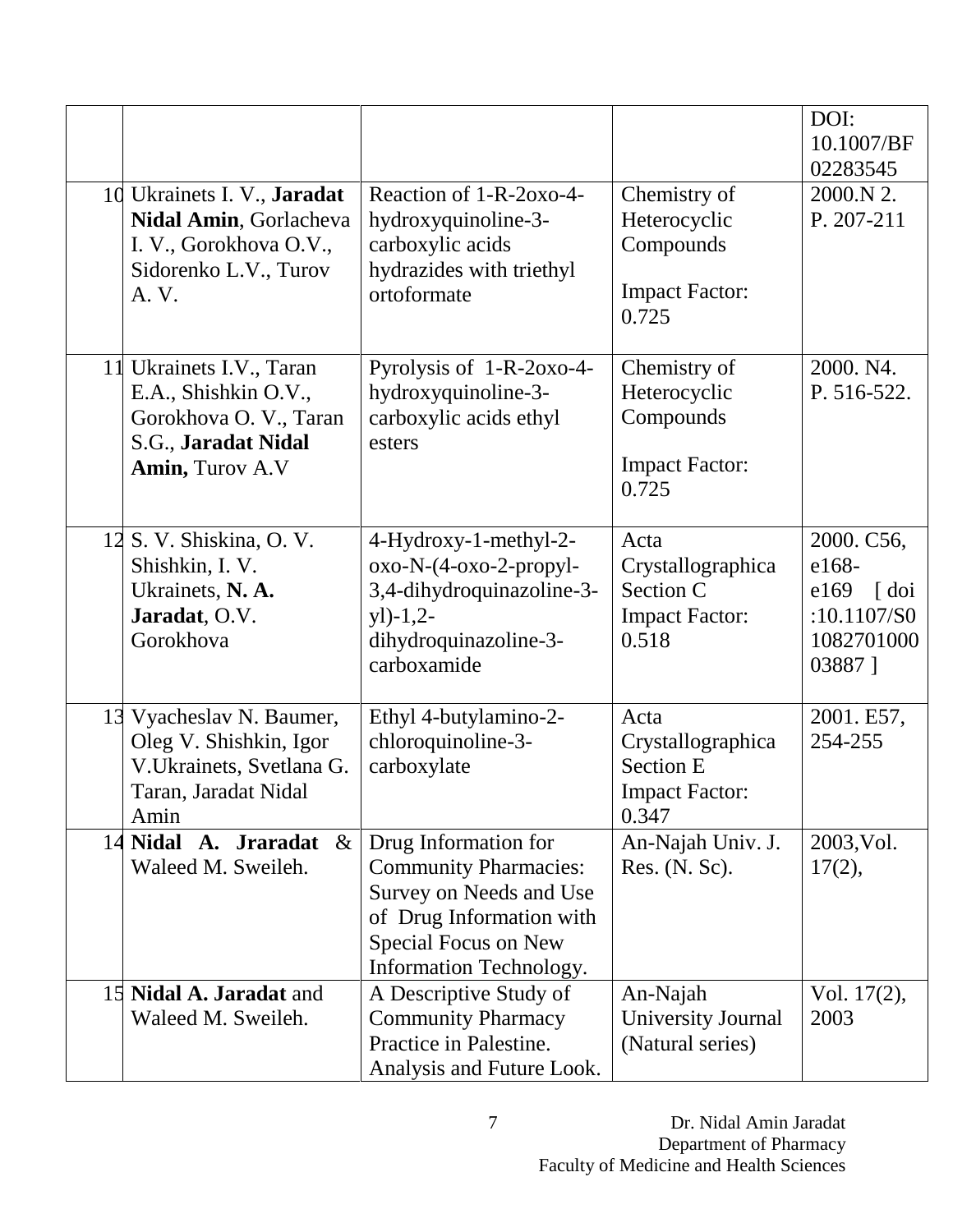| 16 Waleed M. Sweileh,<br>Nidal A. Jaradat and<br>Abeer A. Mustafa.                             | <b>Antibiotics Drug Cost</b><br>Variations in Palestine:<br><b>Physicians and Patients</b><br>Dilemma.<br>An-Najah Univ. J. Res.<br>(N. Sc.),                             | An-Najah<br>University Journal<br>(Natural series)                                   | 2004.Vol.<br>18(1),                  |
|------------------------------------------------------------------------------------------------|---------------------------------------------------------------------------------------------------------------------------------------------------------------------------|--------------------------------------------------------------------------------------|--------------------------------------|
| 17 Waleed M. Sweileh, Ola  <br>& Nidal A.<br>A. Aker<br><b>Jradat</b>                          | Pharmacological and<br>Therapeutic Analysis of<br>Anti-Diabetic and Anti-<br>hypertensive Drugs<br><b>Among Diabetic</b><br><b>Hypertensive Patients in</b><br>Palestine. | Journal of the<br><b>Islamic University</b><br>of Gaza (Natural<br>Sciences Series). | 2004.Vol<br>12, No. 2,<br>PP. 35-57. |
| 18 Nidal A. Jaradat,<br>Waleed M. Sweileh &<br>Samah D. Kerki.                                 | Pharmacological<br><b>Investigation of Plant-</b><br><b>Derived Pharmaceuticals</b><br>in Palestine. Short<br>Communication                                               | An-Najah<br><b>University Journal</b><br>for Research -<br><b>Natural Sciences</b>   | 2004. Volu<br>me 18,<br>Issue 1.     |
| 19 Waleed<br>M.<br>Sweileh,<br>Nidal A. Jaradat & Mai<br>Marmash.                              | Pharmacological<br>Evaluation of 5-<br>Flurouracil (5-FU)<br><b>Utilization among Patients</b><br>with Gastro-Intestinal<br>Tract (GIT) Cancers.                          | An-Najah<br>University Journal<br>(Natural series)                                   | 2004. Vol.<br>18(2)                  |
| 20 Waleed M. Sweileh,<br>Nidal A. Jaradat,<br>Abedalraheem M.<br>Barham and Ali S.<br>Barakat. | Pharmacological and<br><b>Pharmaceutical Factors</b><br>Affecting Physician's and<br>Pharmacist's Selection of<br>Drugs.                                                  | An-Najah Univ. J.<br>Res. (N. Sc.),                                                  | 2004. Vol.<br>18(1)                  |
| Sweileh,<br>21 Waleed<br>M.<br>Nidal A. Jaradat and<br>Abed Alsalam S. Al-<br>Khayyat          | <b>Typical and Atypical</b><br>Antipsychotic Drug<br>Utilization in a Psychiatric<br><b>Clinic in Palestine:</b><br>Pharmacological and<br>Therapeutic Analysis.          | An-Najah Univ. J.<br>Res. (N. Sc.),                                                  | 2004 Vol.<br>18(1)                   |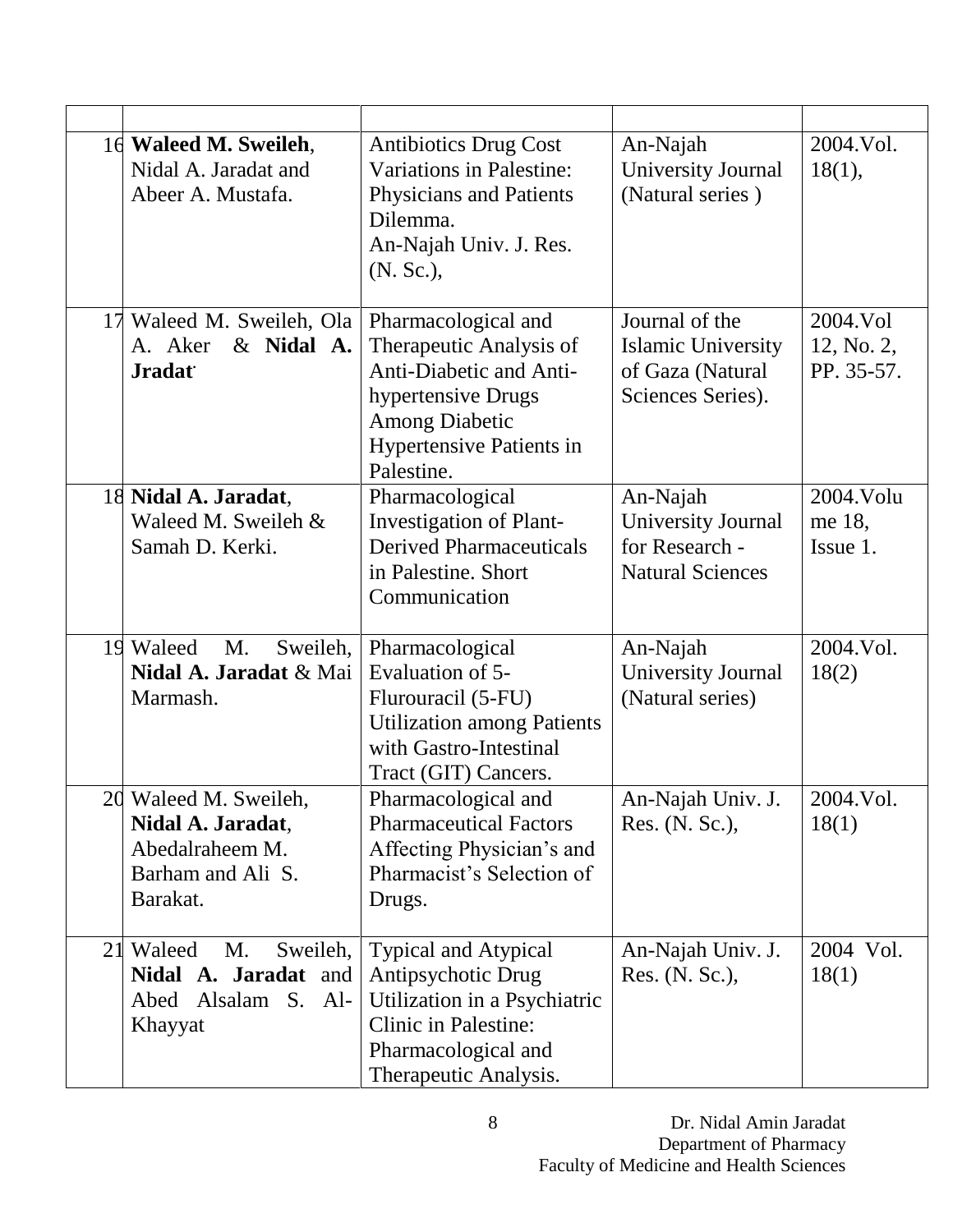|    | 22 Waleed M. Sweileh,<br>Abed-Al-Naser Zeid and<br>Nidal A. Jaradat.                                      | Drug Informational Value<br>of Patient Package Insert<br>(PPI): A Sample Study in<br>Palestine.                                        | Journal of the<br><b>Islamic University</b><br>of Gaza, (Natural<br>Sciences Series)                                 | Vol.12,<br>No.2, PP.<br>59-68, 2004   |
|----|-----------------------------------------------------------------------------------------------------------|----------------------------------------------------------------------------------------------------------------------------------------|----------------------------------------------------------------------------------------------------------------------|---------------------------------------|
| 23 | Waleed M. Sweileh &<br>Nidal A. Jaradat.                                                                  | Pharmacotherapeutic<br>Implications and<br>Prescribing Pattern of<br>Benzodiazepines (BZD)<br>by Psychiatrists and<br>Neurologists.    | An-Najah<br>University Journal<br>for Research -<br>Natural Sciences,                                                | Volume 18,<br>Issue $1$ ,<br>2004     |
|    | 24 Waleed M. Sweileh, ,<br>Reem T. Arafat,<br>Lila S. Al-Khyat,<br>Dana M. Al-Masri,<br>Nidal A. Jaradat. | A pilot study to<br>investigate over-the-<br>counter drug abuse and<br>misuse in Palestine.                                            | Saudi Med Journal                                                                                                    | 2004.Vol.<br>25(12)                   |
|    | 25 Nidal A.Jaradat                                                                                        | Ethnopharmacological<br><b>Survey of Natural</b><br><b>Products in Palestine</b>                                                       | An-Najah<br>University Journal<br>Research<br>for<br>Natural Sciences,                                               | 2005. Vol. 19                         |
|    | 26 Nidal A.Jaradat                                                                                        | Medical Plants Utilized in<br>Palestinian Folk Medicine<br>for Treatment of Diabetes<br><b>Mellitus and Cardiac</b><br><b>Diseases</b> | Journal of Al-<br>Aqsa University                                                                                    | 9,2005                                |
| 27 | Nidal A. Jaradat,<br>Samah AlJabi                                                                         | Lab.<br>Pharmacognosy<br>Manual<br>Al-Najah<br>National<br>University                                                                  | كتاب صادر ومحكم و<br> يدرس لطلاب كلية<br>الصبدلة/ في جامعة<br>.<br>النجاح الوطنية .<br>صادر عن عمادة البحث<br>العلمى | 2005                                  |
|    | 28 Waleed M. Sweileh, Ola<br>A. Aker & Nidal A.<br>Jaradat.                                               | <b>Aspirin Therapy Among</b><br>Diabetic Hypertensive<br>Patients                                                                      | Journal of the<br>Islamic University<br>of Gaza, (Series of<br>Natural Studies &<br>Engineering)                     | 2005. Vol. 13<br>$, No.1, P.1-$<br>9, |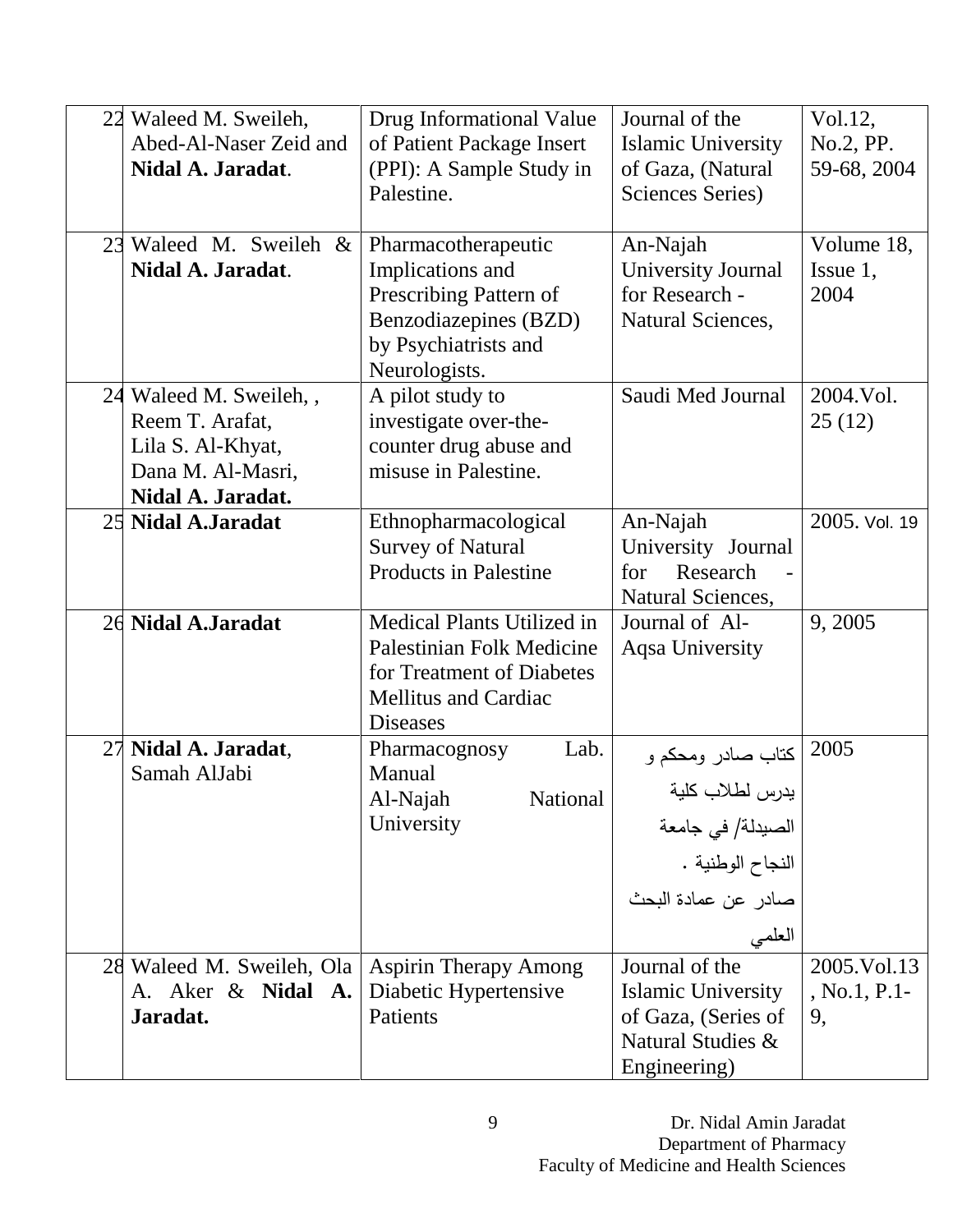| 29 Waleed M. Sweileh,<br><b>Nidal Jaradat &amp; Lyla</b><br>Al-Khyat.<br>30 Waleed M. Sweileh,                                                | <b>Community Pharmacy</b><br>Practice Training Manual.<br>Extent of Potential "Drug                                                       | كتاب صادر ومحكم و<br>يدرس لطلاب كلية<br>الصيدلة/ في جامعة<br>النجاح الوطنيه .<br>صادر عن عمادة البحث<br>العلمي<br>Saudi Medical | 2005<br>2005.                                        |
|-----------------------------------------------------------------------------------------------------------------------------------------------|-------------------------------------------------------------------------------------------------------------------------------------------|---------------------------------------------------------------------------------------------------------------------------------|------------------------------------------------------|
| Ansam F. Sawalha &<br>Nidal A. Jaradat.                                                                                                       | Interactions" Among<br>Patients Receiving Anti-<br><b>Hypertensive Medications.</b>                                                       | Journal                                                                                                                         | Volume: 26,<br>Issue: $4$ ,<br>Pages: 548-<br>552    |
| 31 Waleed Sweileh &<br><b>Nidal Jaradat</b>                                                                                                   | Sex Differences and<br><b>Disease Factors Affecting</b><br>Monotherapy Choice for<br>Hypertension                                         | The Islamic<br>University Journal<br>(Series of Natural<br>Studies and<br>Engineering)                                          | 2006.Vol.14<br>$, No.1, P.51-$<br>61,                |
| 32 Sweileh Waleed,<br>Sawalha Ansam,<br>Salfeete Suha, Zyoud<br>Sa'ed, Abu-Taha Adham,<br>Al-jabi Samah, Jaradat<br>Nidal, Zaid Abed Al-Naser | Admission blood glucose<br>level as a potential<br>indicator for short-term<br>mortality and morbidity<br>after myocardial<br>infarction. | International<br><b>Journal of Diabetes</b><br>in Developing<br>Countries,<br><b>Impact Factor:</b><br>0.509                    | 2006 Vol.2<br>$6 \mid$ Issue :<br>$3$   P.16-<br>121 |
| 33 Waleed Sweileh, Asaad Al-<br>Shakshair, Nidal Jaradat,<br>Karam Abu-Rabie & Wafa<br>Sabah                                                  | Prevalence & Treatment<br>of Patients with Epilepsy<br>Associated with<br>Intellectual Disability: A<br>Pilot Study in Palestine.         | The Islamic<br>University Journal<br>(Series of Natural)<br>Studies and<br>Engineering)                                         | 2006.<br>Vol.14, No.1<br>,P.183-189.                 |
| 34 I.V. Ukrainets, L.V.<br>Sidorenko1, O.V.<br>Gorokhova, and N. A.<br><b>Jaradat</b>                                                         | 4-Hydroxy-2-quinolones.<br>Part 92. Reaction of 1-R-<br>4-Chloro-3-<br>ethoxycarbonyl-2-oxo-<br>1,2-dihydroquinolines<br>with Anilines.,  | Chemistry of<br>Heterocyclic<br>Compounds<br><b>Impact Factor:</b><br>0.725                                                     | 2006.Vol.<br>42, No. 3                               |
| 35 I.V. Ukrainets, L.V.<br>Sidorenko, O. V. Gorokhova,                                                                                        | 4-Hydroxy-2-quinolones. Part<br>93. Synthesis and Biological                                                                              | Chemistry of<br>Heterocyclic                                                                                                    | 2006.Vol.<br>42, No. 4,                              |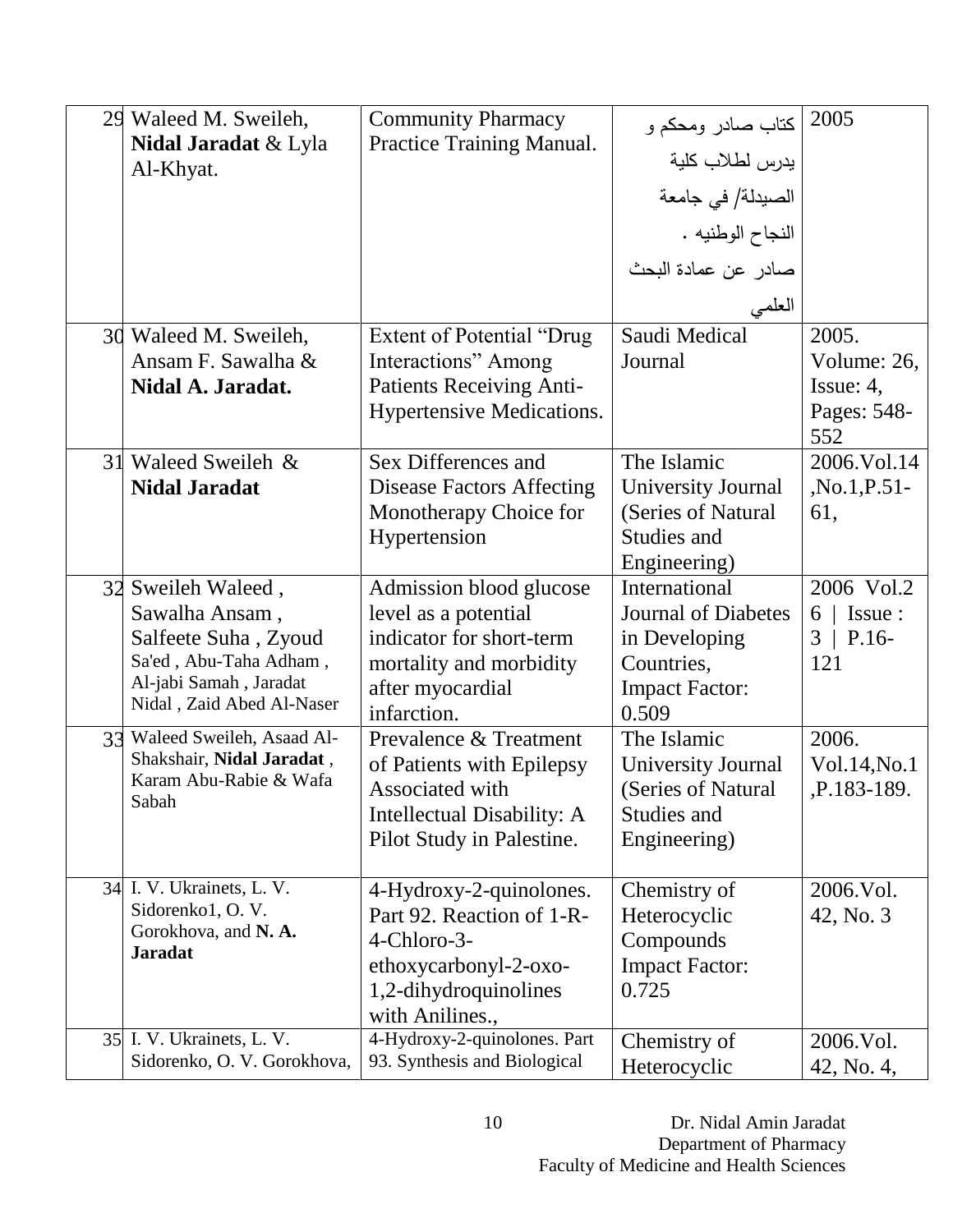|    | and N. A. Jaradat                                                                                                                                                                          | Properties of 2-Hydroxy-4-<br>imino-1,4-dihydroquinoline-3-<br>carboxylic Acid N-R-Amides.                                                                                                                                                     | Compounds<br><b>Impact Factor:</b><br>0.725                                                                                                                                                                                                                                                  |                                                           |
|----|--------------------------------------------------------------------------------------------------------------------------------------------------------------------------------------------|------------------------------------------------------------------------------------------------------------------------------------------------------------------------------------------------------------------------------------------------|----------------------------------------------------------------------------------------------------------------------------------------------------------------------------------------------------------------------------------------------------------------------------------------------|-----------------------------------------------------------|
|    | 36 Ansam Sawalha, Ghada Al-<br>Bishtawi, Laila Al-Khayyat,<br>Waleed<br>Sweileh, Rowa Al-Ramahi,<br>& Nidal Jaradat                                                                        | <b>Pattern of Parenteral</b><br><b>Antimicrobial Prescription</b><br>among Pediatric Patients<br>in Al-Watani<br>Governmental Hospital in<br>Palestine.                                                                                        | An - Najah Univ. J.<br>Res. (N. Sc.)                                                                                                                                                                                                                                                         | 2006.Vol.<br>20.                                          |
| 37 | Waleed M. Sweileh1, Samah<br>A. Janem, Ansam F.<br>Sawalha, Adham S. Abu-<br>Taha,<br>Sa'ed H. Zyoud, Iyad A.<br>Sabri, Samah W. Al-jabi,<br>Nidal A. Jaradat<br>and Abed Al-Naser M. Zaid | Medication dosing errors<br>in hospitalized patients<br>with renal impairment: a<br>study in Palestine                                                                                                                                         | Pharmacoepidemio<br>logy<br>and drug safety<br><b>PDS</b><br>Impact<br>Factor: 2.342                                                                                                                                                                                                         | 2007;<br>Volume 16,<br>Issue 8, pages<br>908-912,         |
|    | 38 Nidal A.Jaradat                                                                                                                                                                         | Pharmacotherapeutic<br><b>Evaluation of Herbal</b><br>Medications Utilized by<br>Diabetic Patients in West-<br>Bank / Palestine.                                                                                                               | Journal of Al-Aqsa<br>University – Gaza                                                                                                                                                                                                                                                      | 2007,11.                                                  |
|    | 39 Abdel Naser Zaid, Abeer O.<br>Abu Ghosh, , Waleed M.<br>Sweileh, SamahW. Al-Jabi,<br>Nidal A. Jaradat                                                                                   | <b>Chewable Tablets: Is this</b><br>Dosage Form Well<br><b>Evaluated byPalestinian</b><br><b>Health Professionals?</b><br>http://www.iugaza.edu.ps/<br>ara/research/                                                                           | The Islamic<br>University Journal<br>(Series of Natural<br>Studies and<br>Engineering)                                                                                                                                                                                                       | 2007, Vol. 15<br>, No. 2, pp<br>83-94, ISSN<br>1726-6807, |
|    | 40 I.V. Ukrainets, N.A.<br>Jaradat, O. V.Gorokhova,<br>V.M.Kravchenko                                                                                                                      | <b>HYDROCHLORIDES OF</b><br>1-HYDROXY-3-OXO-<br>6,7 DIHYDRO-3H, 5H-<br>PYRIDO $[3,2,1-ij]$<br>QUINOLINE-2-<br><b>CARBOXYLIC ACID N-</b><br>$R$ – AMIDES AS A<br><b>VERSION OF</b><br><b>IRREVERSIBLE</b><br><b>CHEMICAL</b><br>MODIFICATION OF | Journal of Organic<br>and Pharmaceutical<br>Chemistry<br>http://en.nfau.in.ua/librar<br>y/scientific-and-<br>practical-journals-of-<br>nuph/journal-of-organic-<br>and-pharmaceutical-<br>chemistry/journal-of-<br>organic-and-<br>pharmaceutical-<br>chemistry-2011-volume-<br>9-issue-335/ | 2011                                                      |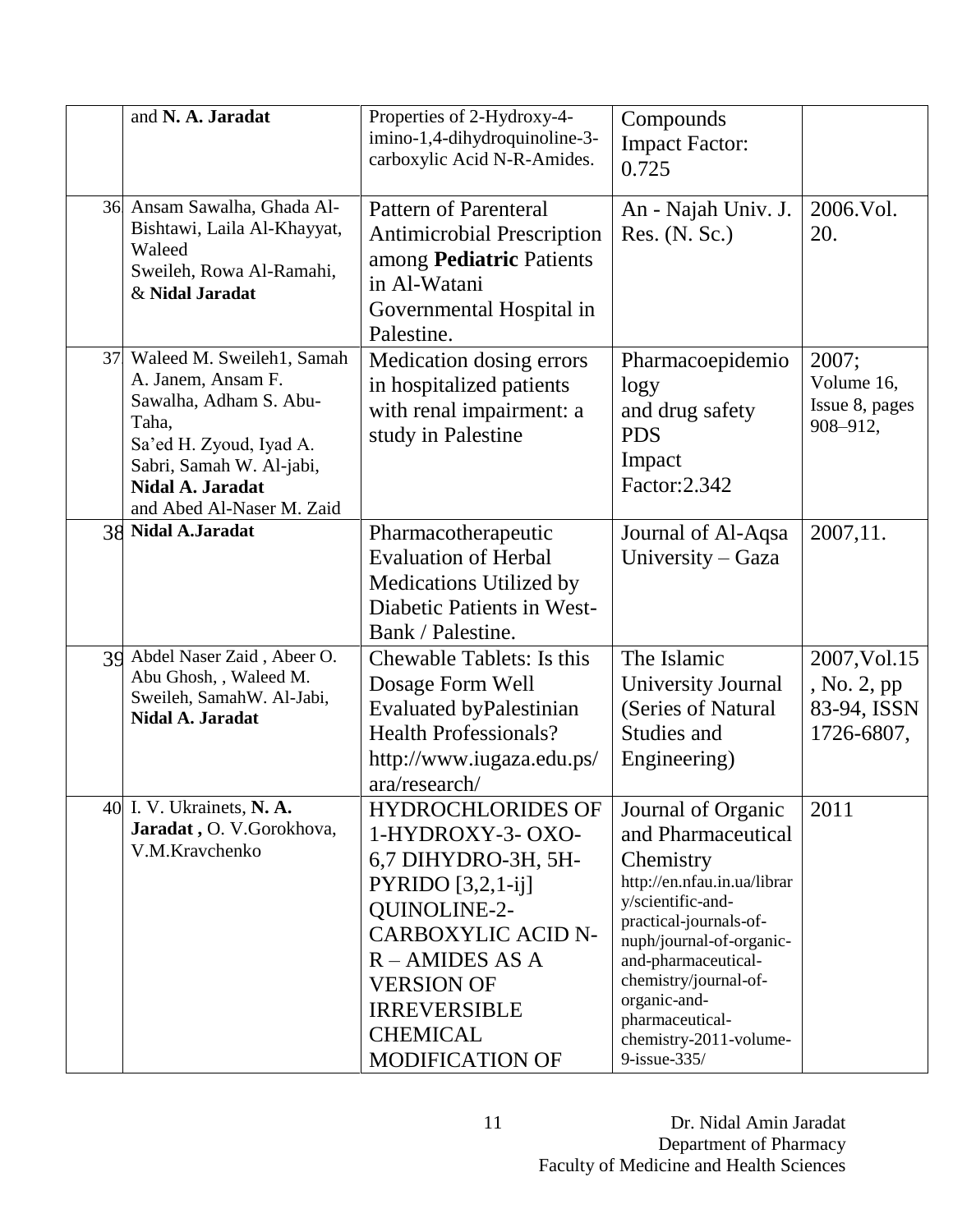|     |                               | <b>CHINOXICAINE</b>       |                       |              |
|-----|-------------------------------|---------------------------|-----------------------|--------------|
|     | 41 NIDAL JARADAT,             | DETERMINATION THE         | International         | Vol 4, Issue |
|     | SHEHDEH JODEH,                | PRESENCE OF               | Journal of            | 2, 2012      |
|     | TAMARA RINNO,                 | PHYTOMELIN IN             | Pharmacy and          |              |
|     | MAHER KHAROOF,                | <b>ECBALLIUM</b>          | Pharmaceutical        |              |
|     | <b>ABDEL NASER ZAID &amp;</b> | <b>ELATERIUM TO</b>       | <b>Sciences</b>       |              |
|     | <b>MOHAMED HANNON</b>         | <b>APPROVE</b>            | Impact factor 1.1     |              |
|     |                               | <b>ITS FOLK USES</b>      |                       |              |
|     | 42 MAHER KHAROAF,             | <b>TABLET</b>             | International         | Vol 4,       |
|     | NUMAN MALKIEH,                | <b>FORMULATION AND</b>    | Journal of            | Issue 3,     |
|     | MURAD ABUALHASAN,             | DEVELOPMENT OF A          | Pharmacy and          | 2012         |
|     | RAQI SHUBITAH,                | <b>VALIDATED</b>          | Pharmaceutical        |              |
|     | NIDAL JARADAT,                | <b>STABILITY</b>          | <b>Sciences</b>       |              |
|     | <b>ABDEL NASER ZAID</b>       | <b>INDICATING HPLC</b>    | Impact factor 1.1     |              |
|     |                               | <b>METHOD FOR</b>         |                       |              |
|     |                               | <b>QUANTIFICATION OF</b>  |                       |              |
|     |                               | <b>VALSARTAN AND</b>      |                       |              |
|     |                               | <b>HYDROCHLORTHIAZI</b>   |                       |              |
|     |                               | DE COMBINATION            |                       |              |
| 43. | I. V. Ukrainets, E. V.        | 4-HYDROXY-2-              | Chemistry of          | Vol. 48, No. |
|     | Mospanova, N. A.              | QUINOLONES. 204.*         | Heterocyclic          | 9,           |
|     | Jaradat,                      | SYNTHESIS,                | Compounds.            | December,    |
|     | O. V. Bevz1, and A. V.        | <b>BROMINATION, AND</b>   | <b>Impact Factor:</b> | 2012         |
|     | Turov                         | <b>ANALGETIC</b>          | 0.725                 | (Russian     |
|     |                               | PROPERTIES OF             |                       | Original     |
|     |                               | 1-ALLYL-4-HYDROXY-        |                       | Vol. 48, No. |
|     |                               | 6,7-DIMETHOXY-2-          |                       | 9,           |
|     |                               | OXO-                      |                       | September,   |
|     |                               | $1,2-$                    |                       | 2012)        |
|     |                               | DIHYDROQUINOLINE-         |                       |              |
|     |                               | <b>3-CARBOXYLIC ACID</b>  |                       |              |
|     |                               | <b>ARYLALKYLAMIDES</b>    |                       |              |
| 44. | Igor V. Ukrainets, Olga       | Synthesis and biological  | International         | Vol. $1(1)$  |
|     | V. Gorokhova, Nidal           | properties of Enantiomers | Journal of            | pp. 008-     |
|     | Amin Jaradat, Ludmila         | of 1-Allyl-4-Hydroxy-6,7- | Pharmacy and          | 011,         |
|     | V. Sidorenko                  | Dimethoxy-2-Oxo-1,2-      | Pharmacology          | October,     |
|     |                               | Dihydroquinoline-3-       |                       | 2012.        |
|     |                               | Carboxylic Acid (1-       |                       |              |
|     |                               | Ethylpyrrolidin-2-        |                       |              |